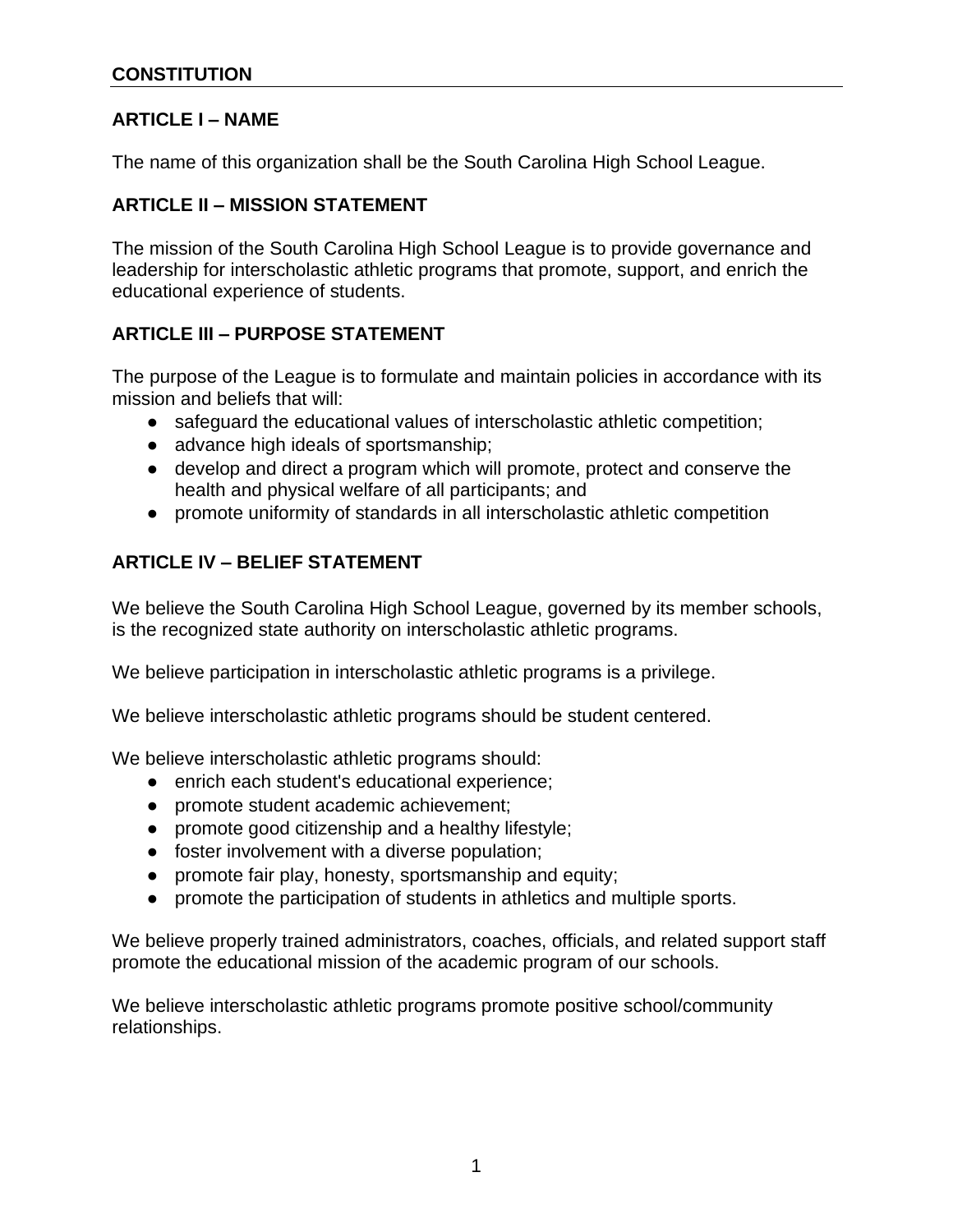## **ARTICLE V – MEMBERSHIP**

#### **Section 1 Who May Join**

- A. Public high schools, including public charter high schools, but excluding virtual schools, accredited by the South Carolina Department of Education whose principal or superintendent, with the approval of the governing board, agrees to conform to the rules and regulations of the South Carolina High School League shall be eligible for membership. Before being considered as a member of the South Carolina High School League, the public charter high schools must clearly define its attendance area for athletic eligibility, as the attendance area of the traditional public school in which the school is located.
- B. South Carolina private high schools, excluding virtual schools, accredited by an organization recognized by the United States Department of Education or the South Carolina Department of Education whose principal or superintendent, with the approval of the governing board, agrees to conform to the rules and regulations of the South Carolina High School League shall be eligible for membership. Before being considered as a member of the South Carolina High School League, the private school must clearly define its attendance area for athletic eligibility, as the attendance area of the traditional public school in which the school is located
- C. Junior high schools and middle schools accredited by the South Carolina Department of Education and 7th and/or 8th grades housed in the same building with a senior high school shall be eligible for associate membership, provided they fall under the governing board of a member school, and the principal, with the approval of the governing board, agrees to conform to the rules and regulations of the South Carolina High School League.
- D. Any high school not accredited by one of the above-mentioned agencies, and presently a member of the League, may retain membership as long as the school is approved by the Executive Committee of the South Carolina High School League for continuing membership.
- E. All sections of the Constitution not so noted will apply to members and associate members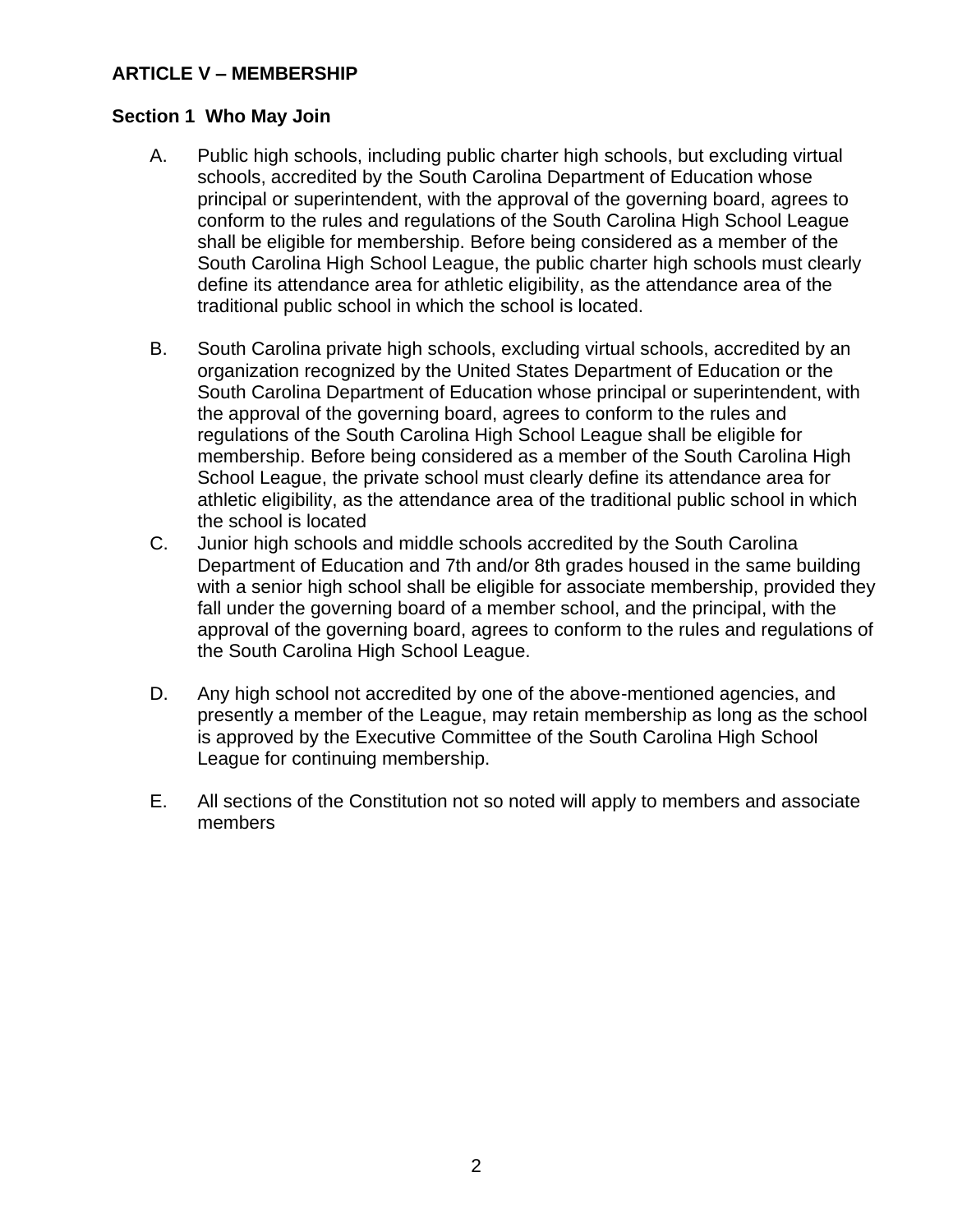### **Section 2 How to Join**

- A. Application for membership shall be made in writing to the coordinator of the region in which the school wishes to compete and to appropriate classification. Before being admitted, the application must be approved by two-thirds majority of the schools in the region and by the Classification Executive Committee. The South Carolina High School League Executive Committee must grant final approval. During periods of reclassification/realignment, application for membership shall be made in writing to the South Carolina High School League Executive Committee for consideration and possible approval. The school must offer and field at least one female and one male League sponsored varsity sports team for the entirety of each sports season (i.e. Fall, Winter, and Spring) of the school year. A team consists of the minimum number equal to a starting line-up. Failure to meet this requirement will result in a fine not to exceed \$5,000 per sport season.
- B. If a school is unable to comply with the above, the South Carolina High School League Executive Committee may accept the school as a Member-At-Large.
- C. A school becomes a member when final approval for membership is approved by the South Carolina High School League Executive Committee and upon payment of its dues according to Section 5 below

## **Section 3 Classification and Membership**

- A. The membership will be divided into a minimum of three (3) classifications and a maximum of six (6) determined by multiple factors to include enrollments in grades 9-11. The reclassification process will use the 45 ADM (Grades 9-11)
- from each school during the fall semester of odd number realignment years. The realignment will become effective the fall semester of the following even-numbered year, for a period of two (2) years.
- B. The number of classifications will be determined by the South Carolina High School League Executive Committee. In making this decision the South Carolina High School League Executive Committee will consider the number of schools to be in each of the resulting classifications and the number of regions into which these will be further divided. The schools will be divided among classifications, as evenly as possible, based on multiple factors to include school enrollment count.
- C. Representatives of the schools in each class will meet and determine the divisions that are necessary. By vote of the Legislative Assembly, this may be delegated to a single committee representing all classifications or to a separate committee for each classification. The division of schools will be presented as a final document from the group(s) assigned to complete the task.
- D. Any appeals from the classification and/or region placements will be heard by the South Carolina High School League Executive Committee, or its designee. The South Carolina High School League Executive Committee may delegate classification and/or region appeal duties to Classifications Executive Committees selected to represent the member schools of the class, which will determine the appeal as to region assignment. Member schools may appeal decisions made by the Classification Appeals Committee to the South Carolina High School League Executive Committee, and if required by state law or proviso, subsequent appeals may be made to the Appellate Panel.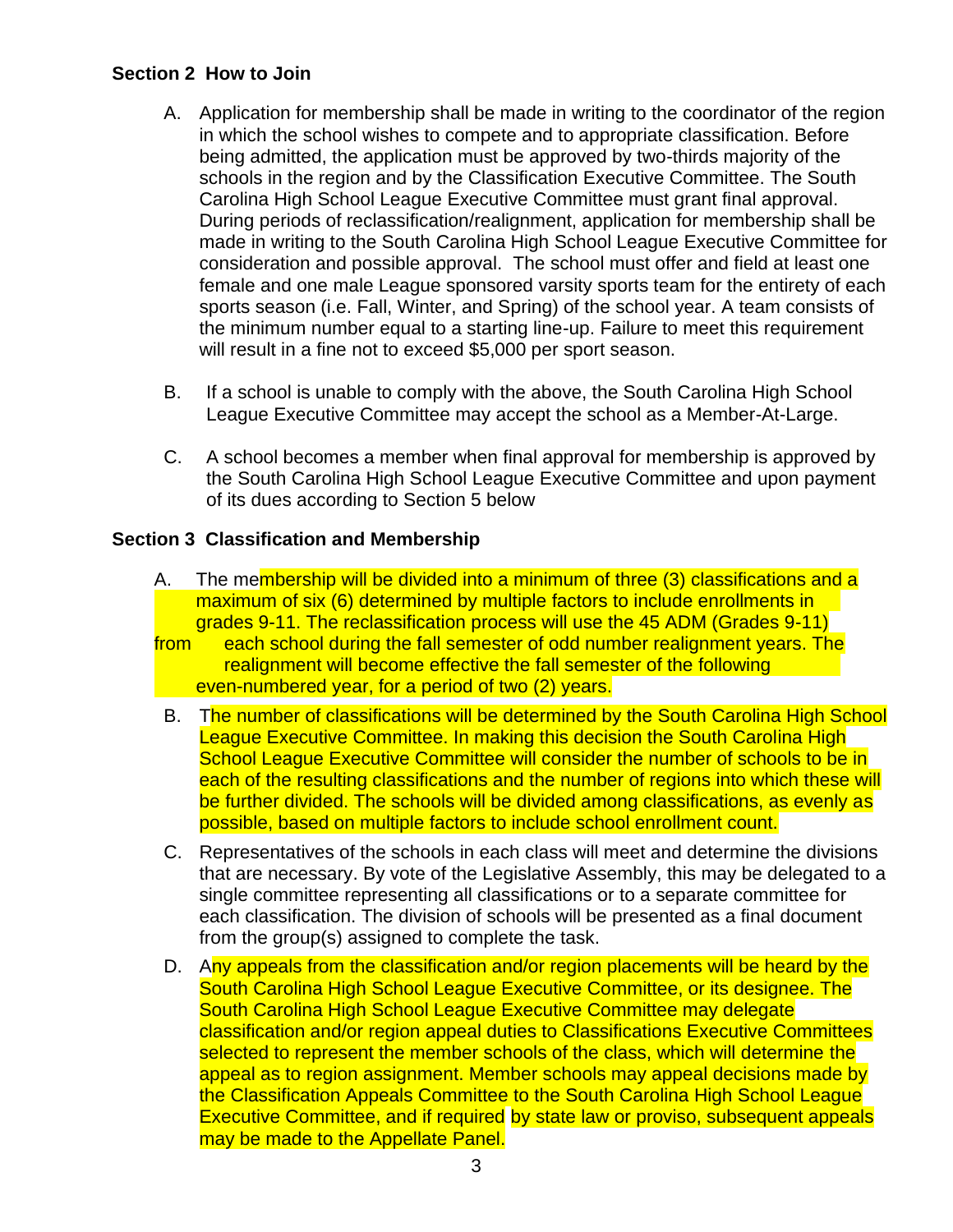- E. Classification and region organization must be perfected and reported to the Commissioner by May 1 of each year. This organization will be determined by the executive committee of the classification.
- F. If a member school is an at-large member, and not assigned to a class or region, then that at-large member may participate against other member schools. The atlarge member school may participate for a state championship if it does not require qualifying through the region.

## **Section 4 Membership Renewal**

- A. A school's membership is renewed upon payment of its dues according to Section 5 below.
- B. If a school fails to pay its dues by December 1, the school will be fined \$50.00.
- C. If the dues and fines are not paid within thirty days, the school will have allowed its membership to lapse and will have to apply for membership under Section 1 above.
- D. The South Carolina High School League year shall be from July 1 to June 30.

## **Section 5. Dues**

- A. Annual membership dues shall be based on each school's classification according to a schedule based on the school class. The schedule shall be set by the Legislative Assembly at the annual meeting by majority vote. The schedule shall be set forth in the rules of the South Carolina High School League.
- B. All annual dues will be payable on July 1.
	- 1. Membership will terminate if not paid by December 1.
	- 2. Schools playing football must pay dues by September 15 to be eligible to play the current season.
- C. Any school becoming a member of the South Carolina High School League will pay an initiation fee equal to a present member's proportionate share of the South Carolina High School League surplus at the end of the preceding year. This fee will be paid in addition to the school's annual dues.
- D. If the South Carolina High School League's cash surplus exceeds the South Carolina High School League's budget for the following year, the excess will be distributed to the schools in the form of credit on their dues for the following year

## **ARTICLE VI – ADMINISTRATION**

### **Section 1 South Carolina High School League Officers and Executive Committee**

A. The officers shall be a president, vice-president and the commissioner. All committee members, excepting the commissioner, the State Superintendent of Education or designee, the representative of the South Carolina School Boards Association, the representative of the associate members of the League and the representative of the officials, shall be employed at a member high school during their tenure in office. During their tenure in office, each member below, who must be certified by the State Department of Education in order to hold their employment, must be employed with a member school or as an administrator over member schools.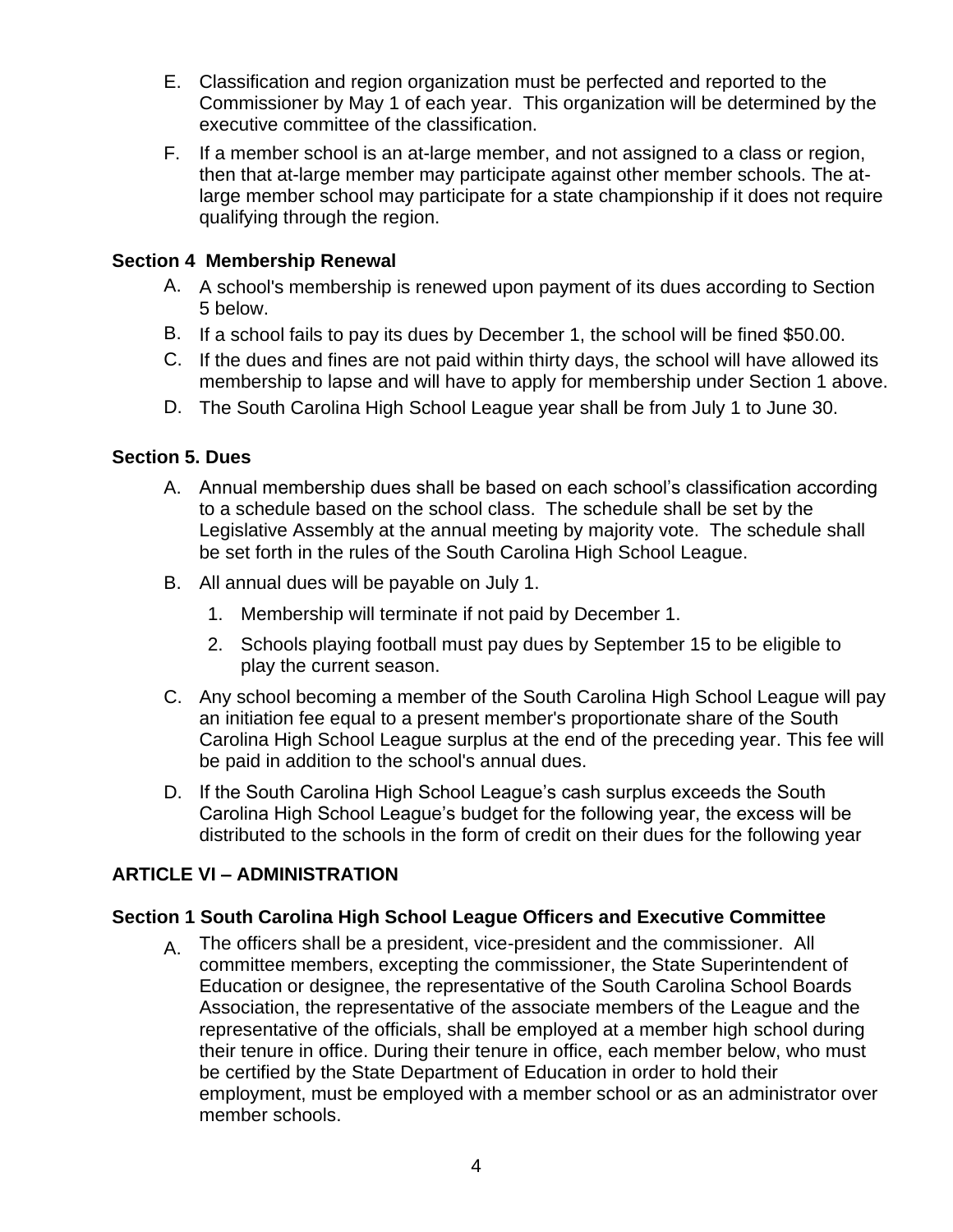- B. The governing body shall be the South Carolina High School League Executive Committee composed of the president, the vice president and the following:
	- 1. Administrators (superintendents, assistant superintendents, secondary principals or assistant principals) representing each class and elected by their class delegates of the Legislative Assembly.
	- 2. The State Superintendent of Education or a designee, which designee shall be an employee of the State Department of Education.
	- 3. A representative of the South Carolina Association of School Superintendents, elected by the said Association, which person is actively serving as a superintendent
	- 4. A representative of the South Carolina Association of Secondary School Principals, elected by said Association, which person is actively serving as a high school principal.
	- 5. A representative of the South Carolina School Boards Association, elected by said Association, which person is actively serving as a board member.
	- 6. A representative of the South Carolina Athletic Coaches Association, elected by said association and actively coaching at the high school level in a member school.
	- 7. A representative of the associate members of the South Carolina High School League, elected by these members.
	- 8. A representative of the certified game officials of the South Carolina High School League, elected by the game officials, which person is actively serving as a game official.
	- 9. A representative of the South Carolina Athletic Administrators Association, elected by the said Association and currently serving as an athletic director at the high school level.
	- 10 Up to five members at large, representing superintendents, assistant superintendents, and principals may be appointed by the South Carolina High School League Executive Committee to insure gender, geographical, ethnic, private schools and charter schools representation. Up to three of the at-large members will be selected by the S.C. Association of School Administrators to insure gender, geographical and ethnic representation. Geographical areas for representation are as defined in the Bylaws.
- C. The vice-president shall be elected at the annual meeting of the Legislative Assembly. The election of the vice-president of the League shall be rotated among the classifications within the South Carolina High School League. The presidency and vice-presidency will be two-year terms respectively.
- D. It shall be the duty of the president to preside at the Legislative Assembly and all meetings of the South Carolina High School League Executive Committee.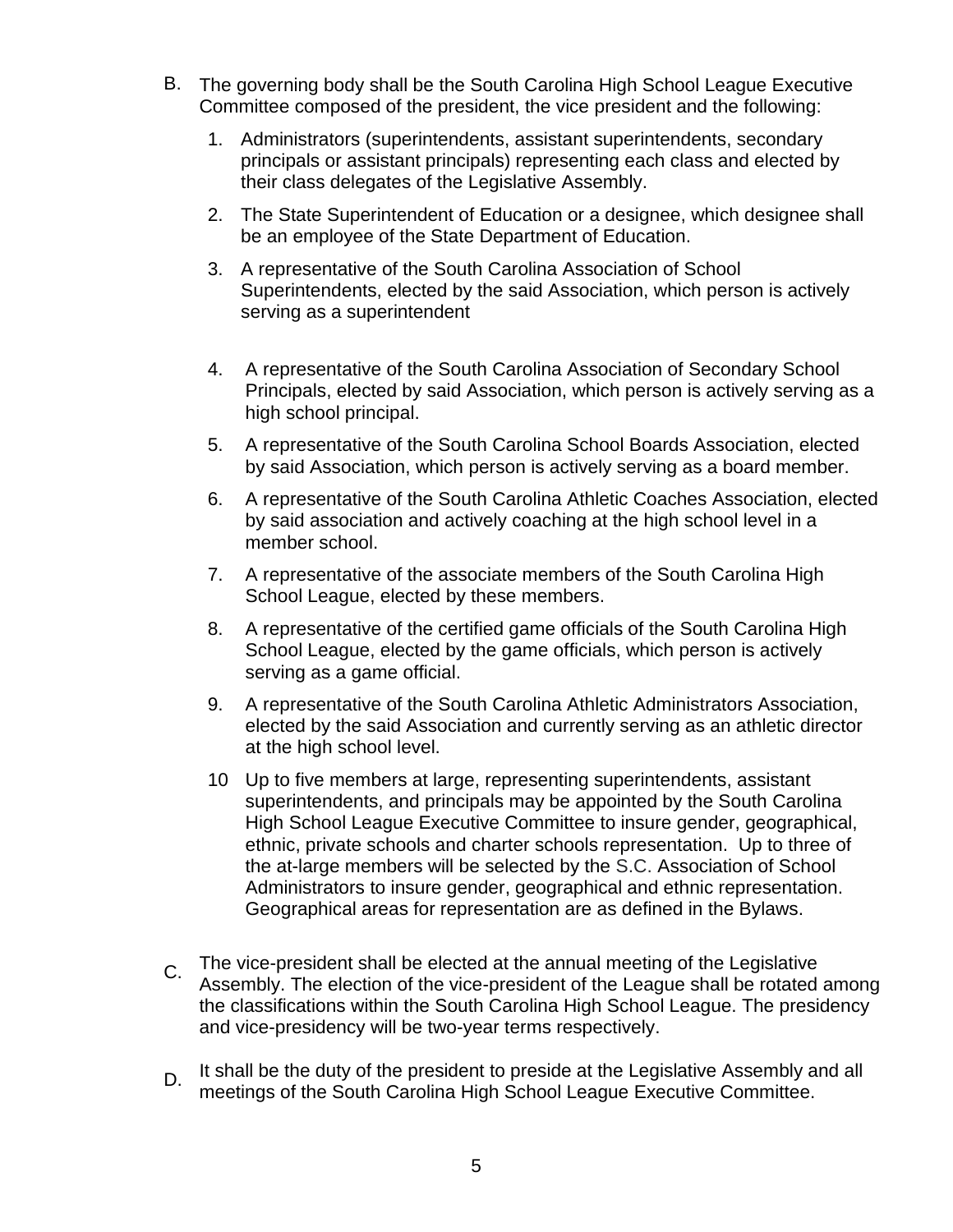## **Section 2 Qualifications and Terms for Executive Committee**

- A. Superintendents, assistant superintendents, principals, assistant principals, and other school administrators of member schools shall be eligible to hold office in the South Carolina High School League. The president and vice-president must be superintendents, assistant superintendents, principals, assistant principals or other school administrators at the time of their election to office in the South Carolina High School League.
- B. With the exception of the State Superintendent of Education, the officers and the members at large, the term of office for each executive committee member shall be four years. The terms of office for the members at large shall be two years. Elections shall be staggered so one class representative and at least one association representative will be elected each year. Should a member of the South Carolina High School League Executive Committee cease to hold the position which initially qualified him/her as a member of the South Carolina High School League Executive Committee, then the individual's position shall be declared vacant and another person selected to fill the balance of the term. The replacement shall be selected by the same group or Association from which the vacating member was elected.
- C. A South Carolina High School League executive committee member, other than the State Superintendent of Education and the members at-large, shall not serve successive terms in any capacity, except when a member holds office in a nationally recognized athletic organization. After a person has been off the committee for four years, they will be eligible to return. This restriction does not apply to the vice-president or to a person who is appointed to fill an unexpired term.
- D. A person selected to fill the remainder of another person's term under section B above shall be eligible to succeed himself/herself.

### **Section 3 Vacancies on Executive Committee**

- A. Should a vacancy occur in the office of the president in the interim between Legislative Assembly meetings, the vice-president shall succeed him/her.
- B. If a South Carolina High School League Executive Committee representative changes his/her status so that he/she is no longer a member of the group which he/she was elected to represent, he/she must relinquish his/her place on the South Carolina High School League Executive Committee and a new representative will be selected in accordance with the provisions of this Constitution.

### **Section 4 Meetings**

- A. The South Carolina High School League Executive Committee will have four scheduled meetings each year. These will be held on or around August 15, November 25, January 15 and February 25.
- B. Other meetings of the South Carolina High School League Executive Committee shall be called at the discretion of the president or at the request of any five members of the South Carolina High School League Executive Committee.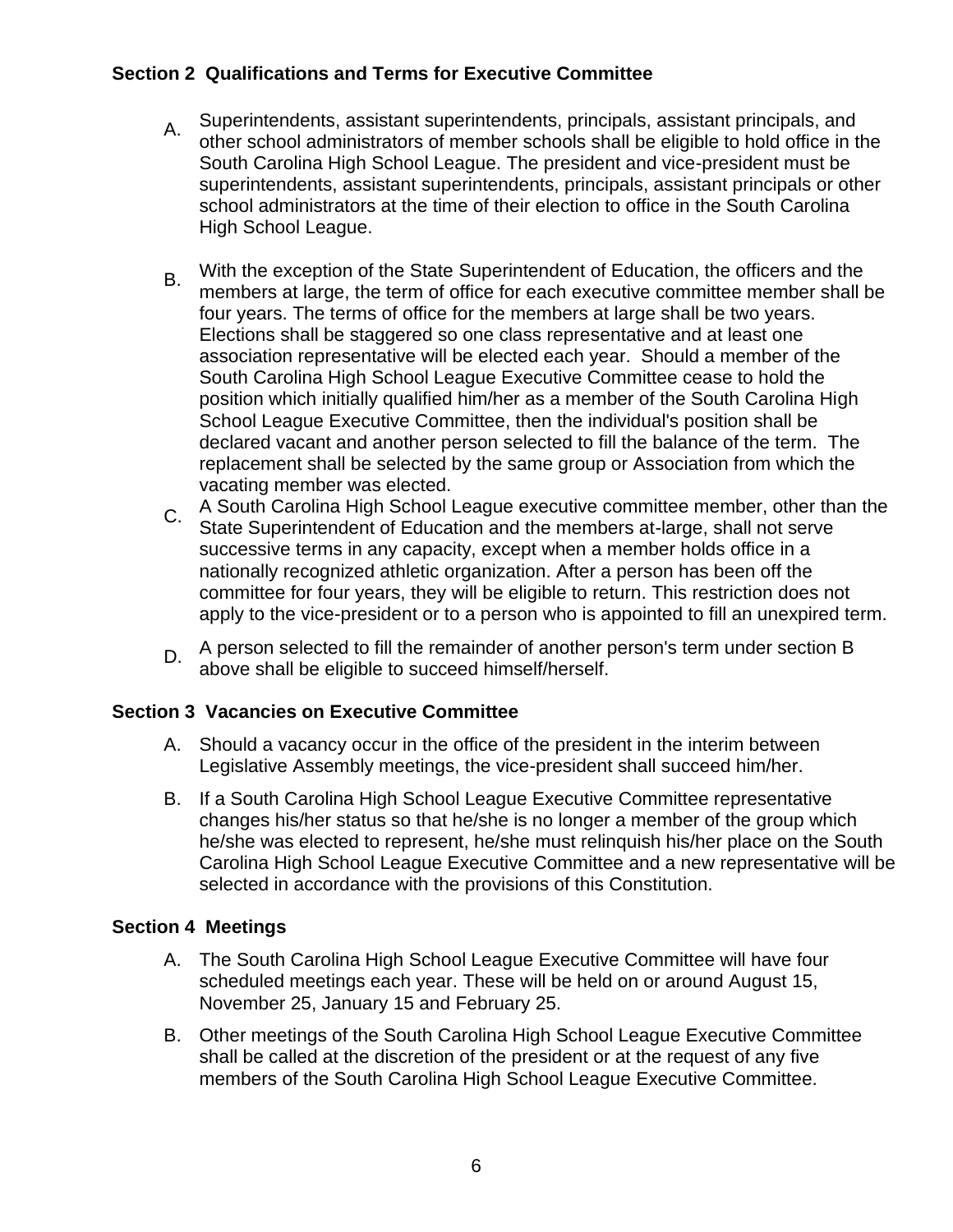# **Section 5 Powers and Duties of the Executive Committee**

- A. The South Carolina High School League Executive Committee shall have general supervision of the affairs of the South Carolina High School League, deciding all questions and performing all duties not delegated in the constitution. The South Carolina High School League Executive Committee will have the authority to interpret sections of the constitution using notes and examples where appropriate. No note or interpretation shall be a part of the constitution for more than two years. The Legislative Assembly shall determine whether or not the note or interpretation shall be a permanent portion of the constitution.
- B. The South Carolina High School League Executive Committee shall hear appeals from classification executive committee decisions and protests between schools in different classifications.
- C. The South Carolina High School League Executive Committee shall hear appeals of decisions made by the commissioner.
	- 1. Appeals may be heard at any properly convened meeting of the South Carolina High School League Executive Committee. Appeals to be heard at regularly scheduled meetings must be filed in writing at least seven days prior to the meeting.
	- 2 Any school granted a special meeting of the South Carolina High School League Executive Committee to hear an appeal to a ruling shall pay the expenses of the meeting if the ruling of the commissioner is sustained. When an appeal is scheduled, the superintendent and principal of all schools involved in the matters leading to the hearing shall be notified in advance of the hearing.
- D. The South Carolina High School League Executive Committee shall adopt and promulgate the Rules and Regulations of the League consistent with the Constitution and Bylaws of the League. Such shall be published to the membership on a regular basis and may be amended by the Legislative Assembly by majority vote at the annual meeting provided that the member proposing same shall give notice of his/her proposal with the call to the meeting.

## **Section 6 Powers and Duties of the Commissioner**

- A. The commissioner shall be employed by the South Carolina High School League Executive Committee who shall determine the term of employment, duties, salary and expenses.
- B. The commissioner will have charge of all funds of the South Carolina High School League and his/her designee will make a detailed report at the Legislative Assembly of all monies collected and paid out by the South Carolina High School League. He/she shall pay out all monies under instructions from the South Carolina High School League Executive Committee and shall furnish bond in the sum of \$100,000.00. The South Carolina High School League will pay this premium.
- C. The commissioner shall have control of all protests, contests, and appeals, subject to review of the South Carolina High School League Executive Committee which can, for cause, overrule his/her decisions.
- D. The commissioner may set aside the provisions of the governance documents concerning eligibility if he/she determines that special conditions exist.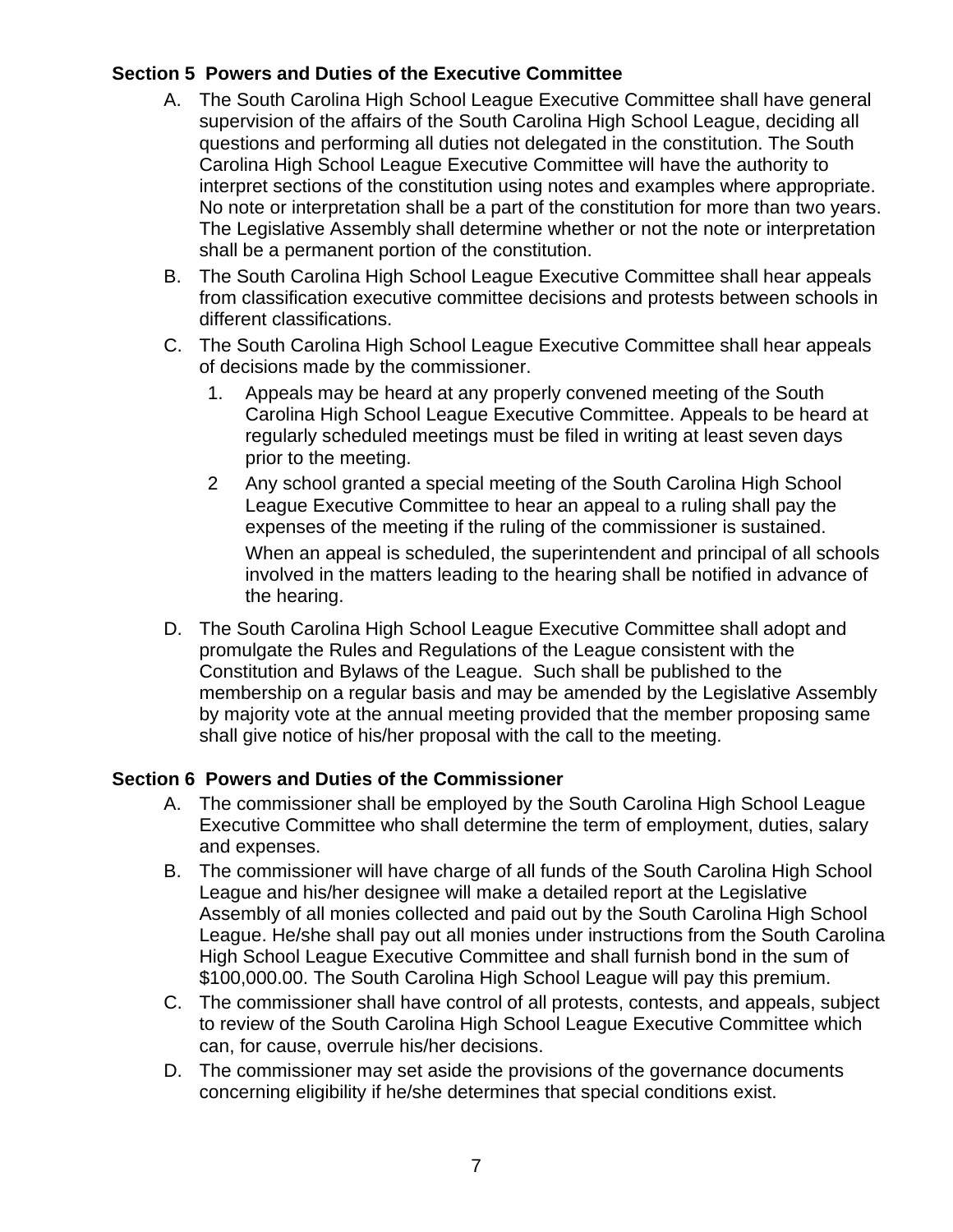# **ARTICLE VII - LEGISLATIVE ASSEMBLY**

## **Section 1 Delegates**

- A. The legislative power of the South Carolina High School League shall be vested in a Legislative Assembly, composed of delegates representing the membership.
- B. Each classification will have one delegate representative from each region. At least one-third of the delegates in each classification must be superintendents or superintendent's designee to include assistant superintendent or district athletics director.
- C. Each classification will be permitted one vote for each 1,000 (or major part of 1,000) students represented by the class.
- D. Associate members will elect two delegates, each of whom will have one vote.
- E. At the time of his/her, election, a delegate to the Legislative Assembly must be a superintendent, a principal, or a school administrator officially designated as such by the governing board if the administrator is neither principal nor superintendent, he/she must have at least six years' experience certified by the State Department of Education.
- F. By November 15 delegates and alternates to the Legislative Assembly for the ensuing year shall have been elected by all classifications and submitted to the commissioner. Failure to submit the delegate(s) by this date may cause the loss of the delegate(s) for that year.

## **Section 2 Annual Meeting**

- A. The annual meeting of the Legislative Assembly shall be held on or before the second Wednesday in April.
- B. The purpose of this meeting shall be to consider legislative proposals and resolutions submitted by members of the South Carolina High School League and to consider the adoption of notes and interpretations of the Executive Committee.
	- 1. Proposed amendments to the Constitution and Bylaws must be submitted to the commissioner by the principal or superintendent of a member school prior to January 1. The Commissioner may also submit proposed amendments to the Constitution and/or Bylaws for consideration and/or legislative action.
	- 2. The commissioner shall submit the proposed amendments to the South Carolina High School League Executive Committee prior to January 15.
	- 3. The South Carolina High School League Executive Committee will publish the proposed amendments, including recommendations for permanent placement of notes and interpretations, in the January Bulletin of the South Carolina High School League with its recommendations on each proposal.
- C. The president and the commissioner, or a designee, shall be speaker and secretary respectively of the Legislative Assembly. The secretary shall record the minutes of all Legislative Assembly meetings and provide copies to each member school.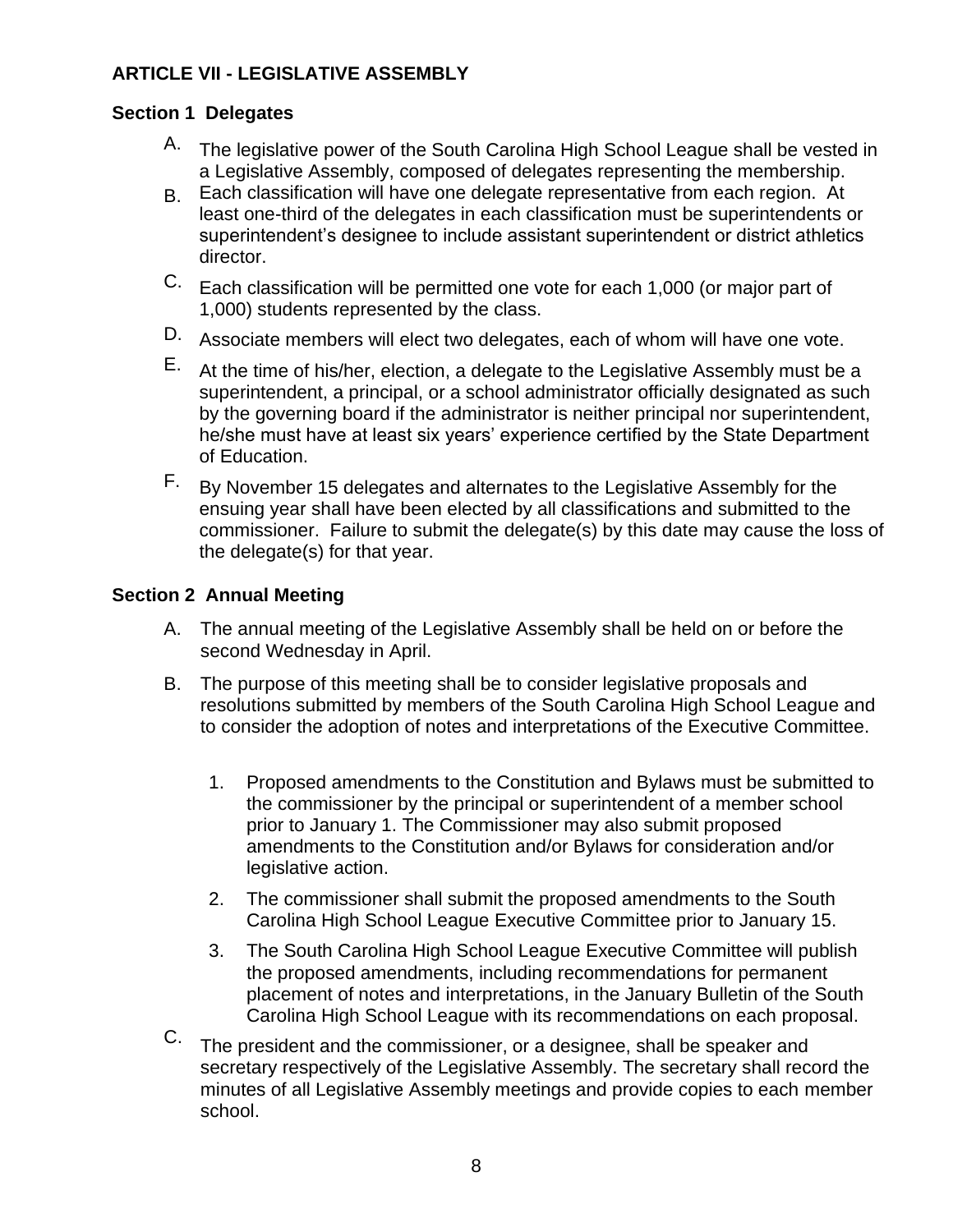- D. The Legislative Assembly, by majority vote, may edit any amendment or resolution submitted for legislative action.
	- 1. A two-thirds majority shall be required for adoption of a proposed amendment to the Constitution and/or Bylaws and a majority shall be required for the adoption of a resolution.
	- 2. The president, in case of a tie vote, shall cast the deciding ballot.
- E. A delegate must be present at the Legislative Assembly in order to vote.
- F. Any delegate speaking must first give his/her name and the school area represented.
- G. The South Carolina High School League, as determined by the South Carolina High School League Executive Committee, will pay expenses of the delegates.
- H. Any superintendent or principal who has submitted a proposed amendment may speak to the amendment if he/she, has made a request to speak in writing at least one week prior to the annual meeting of the Legislative Assembly. Said speaker is limited to five minutes.
- I. The most current edition of Robert's Rules of Order, Newly Revised will govern the procedures of the Legislative Assembly, and the Executive Committee will employ a professionally certified parliamentarian.
- J. The South Carolina High School League Executive Committee will have the responsibility of clarifying amendments by using interpretations and notes. The interpretations and notes of the South Carolina High School League Executive Committee shall be effective for only twenty-four months unless adopted by the Legislative Assembly as a portion of the Constitution or Bylaws.
- K. The Legislative Assembly recognizes and appreciates that any change in state or federal law which affects the activities of this organization shall supersede the governing documents of this organization which are its Constitution, Bylaws, Rules and Regulations.

## **ARTICLE VIII – APPELLATE PANEL**

### **Section 1 Powers and Duties**

The Appellate Panel shall be the final authority in appeals involving member schools and consistent with the scope of authority given to the Appellate Panel under state law or proviso. Decisions of the Appellate Panel shall be the final administrative appeal. Any school or person granted a meeting of the Appellate Panel to hear an appeal shall pay the expenses of the meeting if the ruling of the South Carolina High School League Executive Committee is sustained. Individual(s) not representing a school must post a \$200 deposit prior to their appeal.